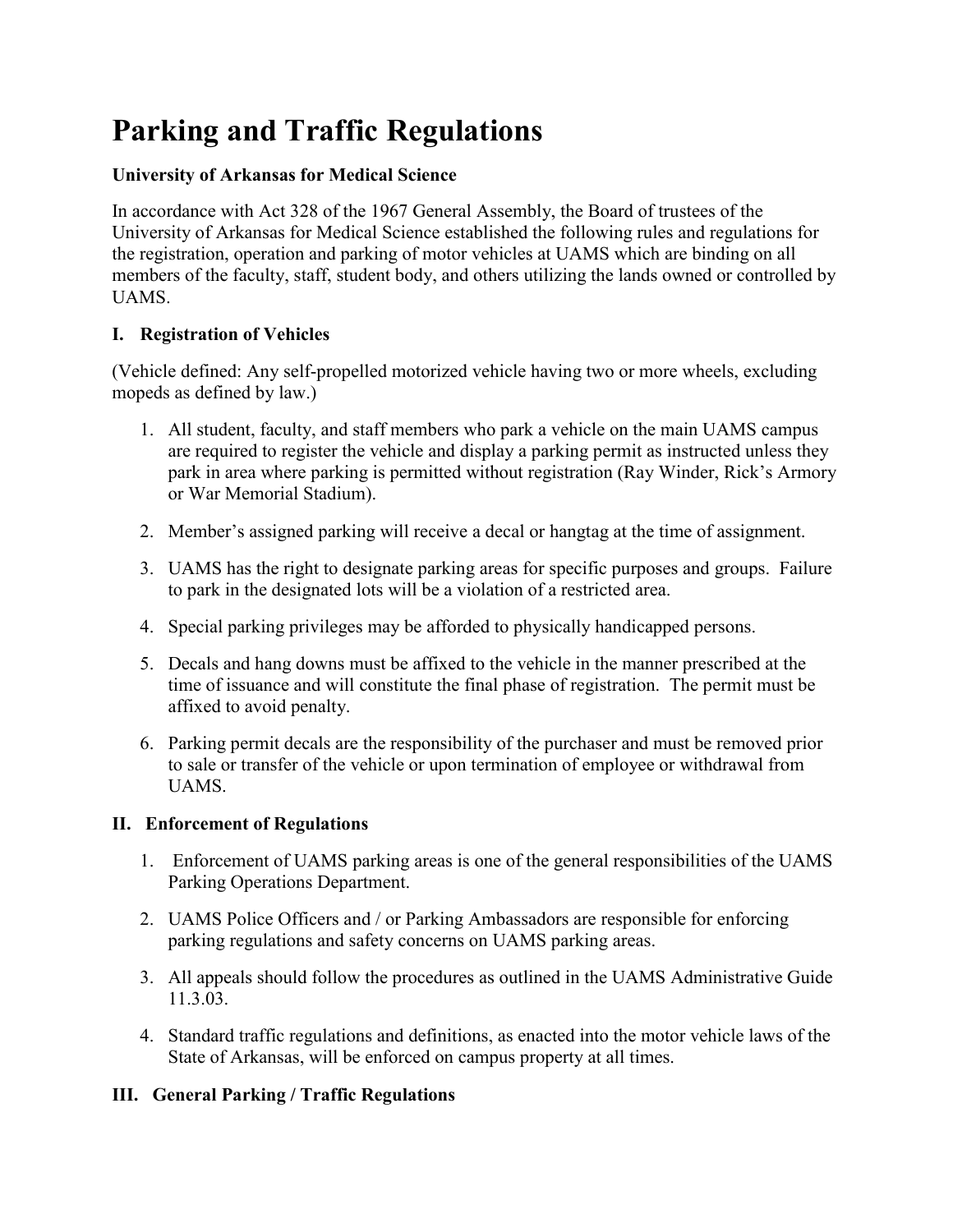- 1. Every person operating a vehicle on campus is held responsible for acquainting themselves with and obeying the traffic regulations of UAMS.
- 2. All accidents involving injuries or damage shall be reported to the UAMS Campus Police.
- 3. UAMS assumes no financial responsibility for any vehicle and/or its contents while parked on campus.
- 4. Follow all directional arrows in parking decks.
- 5. Pedestrians have the Right-of-Way in campus crosswalks, parking lots and Parking Decks.
- 6. Vehicles are considered parked when left unattended.
- 7. Students may not park in areas designated for patients and guests unless on campus as a patient or visiting a patient. Please contact Parking Operations to report your vehicle information.
- 8. Faculty and staff who work on UAMS main campus may not park in areas designated for patients and guests unless on campus as a patient or visiting a patient. Please contact Parking Operations to report your vehicle information.
- 9. The maximum allowable speed on campus is 20 m.p.h and 10 m.p.h in all parking decks and lots. Speed limits are strictly enforced.

#### **IV. Violations and Penalties**

- 1. All outstanding parking citations must be settled before subsequent automobile registration permits are issued.
- 2. All outstanding parking citations must be settled prior to clearing UAMS System as employee or student.
- 3. Parking records are kept with the Parking Operations department.
- 4. UAMS Police Officers or Parking Ambassadors regularly patrol the campus. Violation notices shall be affixed to the motor vehicle. Citations shall be issued in duplicate with one copy for the offender and one copy for UAMS.
- 5. A) No vehicle shall be parked in such a fashion as to obstruct pedestrian or vehicle traffic.

B) Double parking is not permitted on campus at any time.

C) An immobilizing device (boot) shall be affixed to the left front wheel of the illegally parked vehicle (or any wheel if left front is not bootable) and a boot warning sticker will be placed to the driver's side window or the windshield of the vehicle. Vehicles may be booted in the following areas: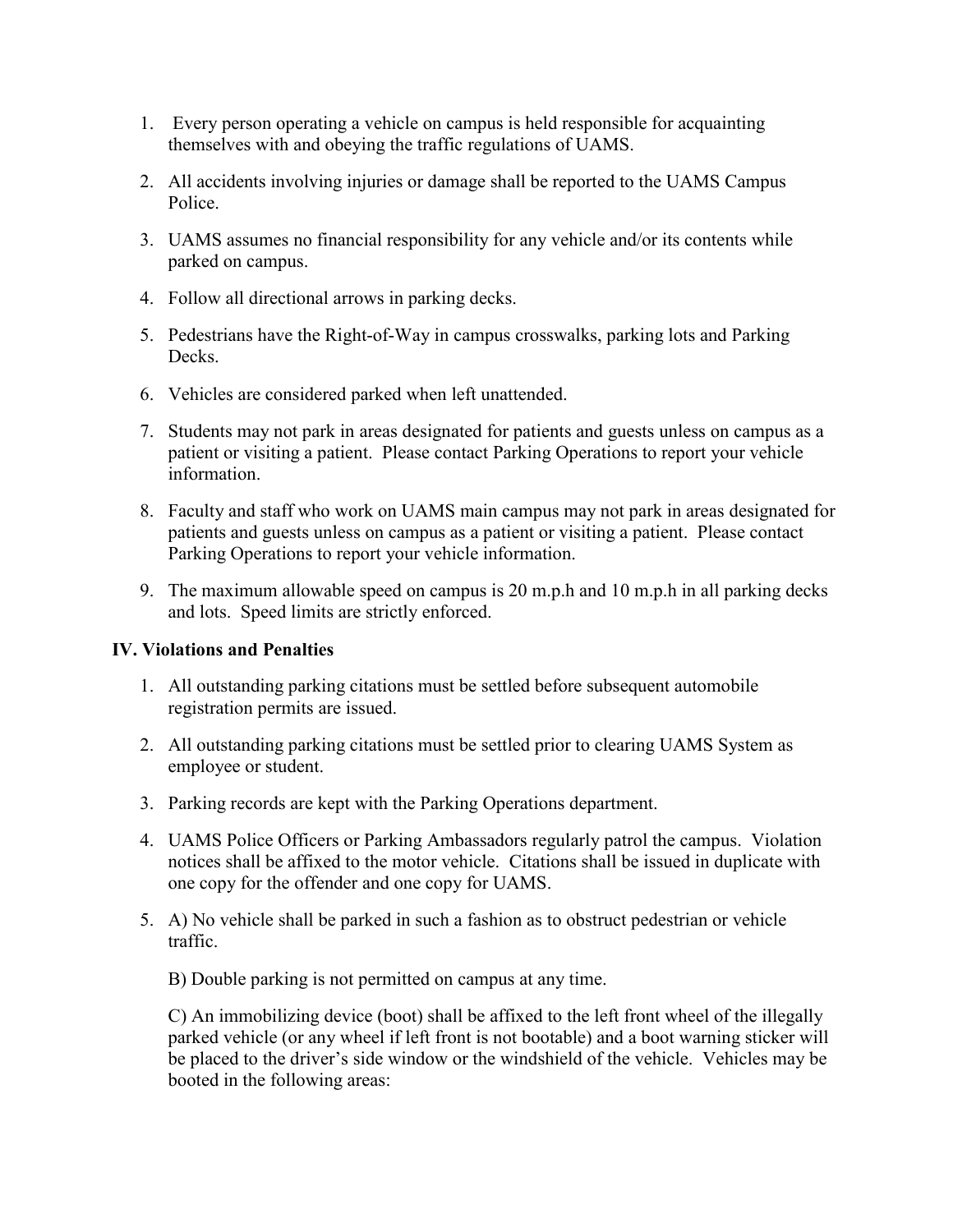- i) All areas not distinctly designated as parking areas
- ii) Marked fire lanes, yellow or red curb areas
- iii) Service lanes and roads
- iv) Traffic lanes within parking lots
- v) Loading / Unloading zones
- vi) Patient Drop off and Discharge zones
- vii) Areas designated as "Bus Stop"

D) Any vehicle parked on the UAMS property or property leased by UAMS that has four (4) or more unpaid parking citations may be immobilized (booted).

E) Any unauthorized vehicle parked in a reserved area may be immobilized (booted).

G) Owners and/or operators of vehicles that have been immobilized (booted) must pay a \$60.00 fee and all outstanding citations to the Parking Operations Office before the removal of the boot. In the event the boot is placed or discovered by the owner/operator during the hours the Parking Operations Office is closed; the fee can be paid to UAMS Campus Police Dispatch Office by cash, check or money order payable to UAMS.

H) In the event the owner/operator has not made efforts to satisfy the fee on the immobilized vehicle by 10:30 p.m., the vehicle may be ordered towed to an impound lot for safekeeping.

I) Supervisors/Deans of Colleges will be notified when employees/students are continuously violating policy and parking in patient/guest areas.

J) UAMS reserves the right to remove or have removed by impounding any vehicle that is parked in such a way as to constitute a serious hazard or impede vehicular or pedestrian traffic movement, the operation of emergency equipment or the making of essential repairs and services or for other cogent reasons. Owners of such vehicles will be required to pay all cost involved in removing, impounding and storing vehicles. The tow fee will be set by the towing company. Vehicles will be towed for the following violations:

- i) Blocking a sidewalk
- ii) Parking in a handicap parking space without a permit
- iii) Parking in marked fired lanes or red curb areas
- iv) Blocking another vehicle